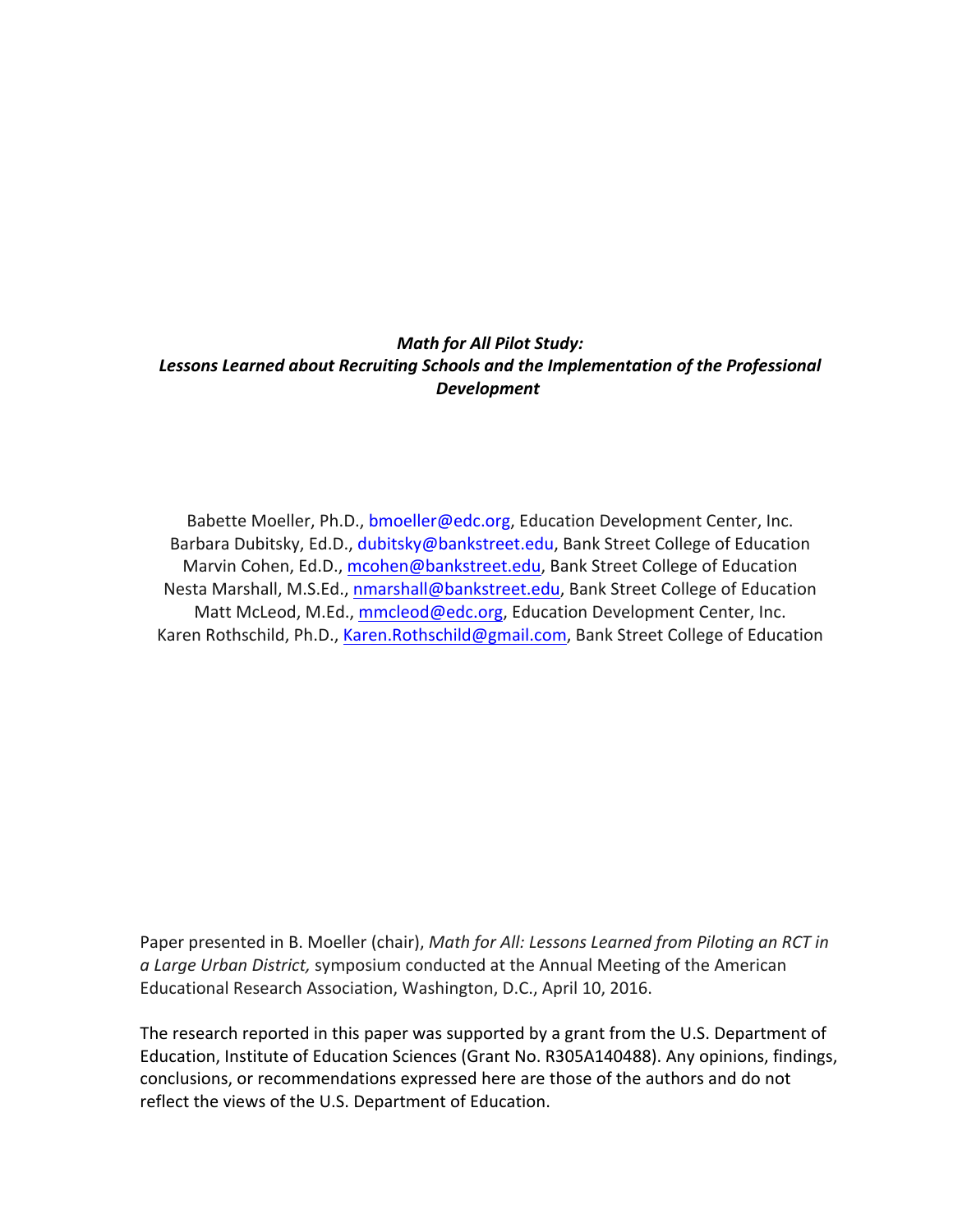### **1. Objectives or purposes**

Standards-based reform holds great promise for increasing the rigor and quality of mathematics education for all students. The Common Core State Standards in Mathematics (Common Core State Standards Initiative [CCSSI], 2010) clearly recognize that all students "must have the opportunity to learn and meet the same high standards if they are to access the knowledge and skills necessary in their post-school lives" (CCSSI, 2010). To date, however, this promise has not been readily fulfilled. Even though research shows that teacher quality is the single most powerful influence on student learning (e.g., Darling-Hammond & McLaughlin, 1995; Nye, Konstantopoulos, & Hedges, 2004; O'Dwyer et al., 2010; Rivkin, Hanushek, & Kain, 2005), teachers often are not well prepared to implement standards-based mathematics education with the heterogeneous groups of students who are being served in general education classrooms, including students with disabilities and students with different capabilities, needs, and learning styles.

While there is a great need to improve the professional preparation of teachers, there is little rigorous evidence available to guide this process. A review of research on teacher professional development (PD) (Yoon, Duncan, Lee, Scarloss, & Shapley, 2007) attests to the paucity of relevant studies that link PD to student outcomes. Math for All (MFA) is one among a small number of PD programs that have been developed to help improve teachers' ability to support students with and without disabilities in achieving high-quality, standardsbased learning outcomes in mathematics (e.g., Brodesky, Gross, McTigue, & Palmer, 2007; Moeller et al., 2012). While small-scale pilot and field tests have accompanied the development of these efforts, they have yet to be evaluated rigorously and on a larger scale. In Fall 2014, the Institute of Education Sciences (IES) funded an efficacy trial of MFA to help build the knowledge base on the impact of PD interventions. The purpose of this study is to examine the impact of MFA on both teacher outcomes (i.e., knowledge, skill, and classroom practice) and student outcomes (i.e., academic achievement in mathematics and perceived self-efficacy). The MFA efficacy study is being carried out in collaboration with Chicago Public Schools over the course of four years. During the 2014–2015 school year, the first year of our project, we conducted a small-scale pilot study to pilot-test our research instruments and procedures. Findings from this pilot study will be the focus of this and the other papers in this symposium.

The purpose of this paper is to set the stage for the other papers in this symposium by providing background about the MFA PD program and our current study. As the developers and facilitators of the program, we also will share our initial experiences with implementing the MFA PD during our pilot study. We will describe how recruitment and PD implementation were affected by the local context of Chicago Public Schools and will discuss how our findings informed our subsequent work during the efficacy study.

## **2. Perspective(s) or theoretical framework**

MFA is a PD program created by Bank Street College of Education and the Education Development Center, Inc. (EDC) with eight years of funding from the National Science Foundation (NSF). The purpose of this program is to enhance the preparation of grade  $K-5$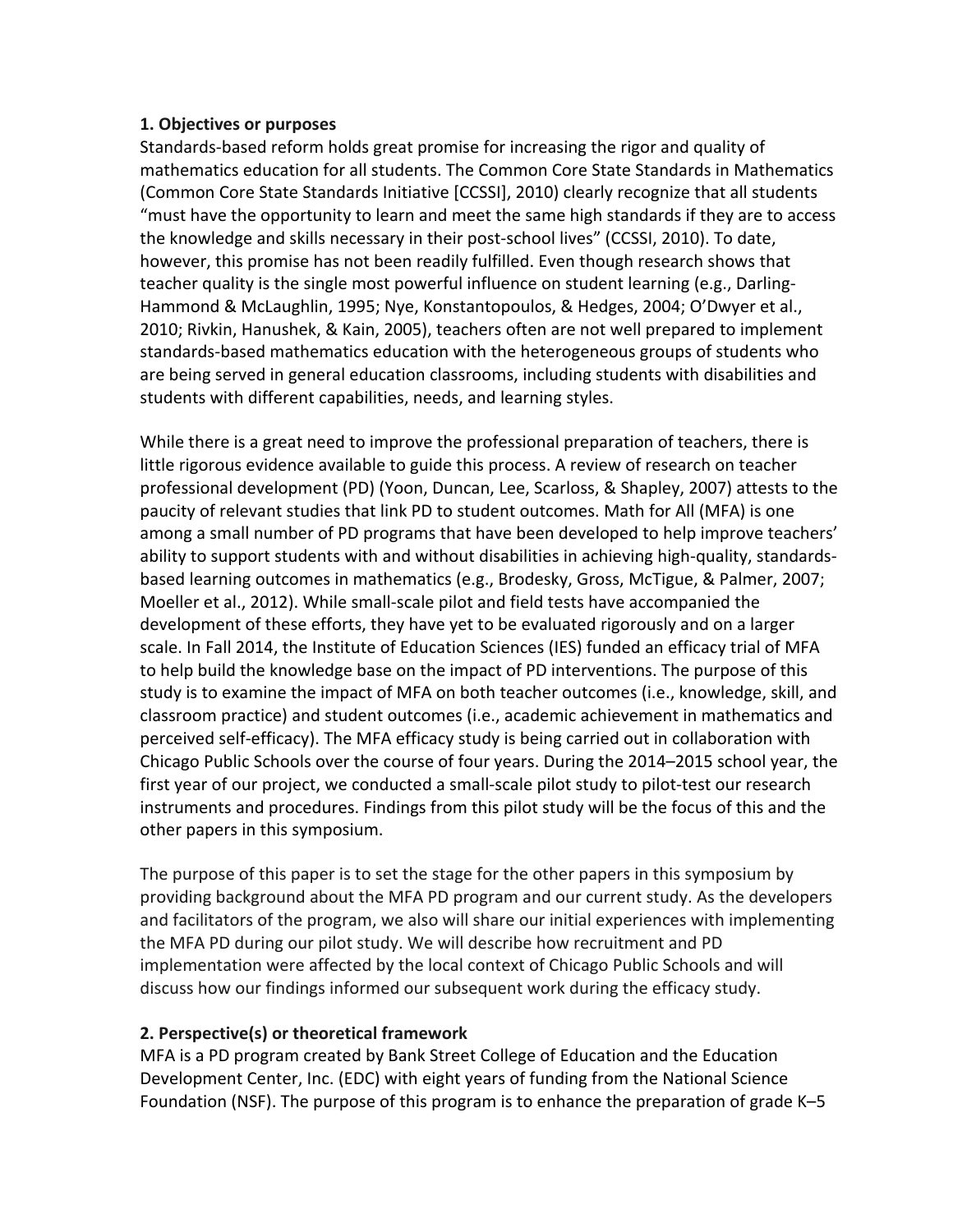teachers to help all students—including those with disabilities—in general education classrooms achieve standards-based learning outcomes in mathematics. The MFA program consists of video case-based curriculum materials and learning activities that form the core of two workshop series for teachers, one focusing on grades K–2, and the other on grades 3–5. 

Building on a neurodevelopmental framework for learning (Barringer, Pohlman, & Robinson, 2010; Levine, 2002; Pohlman, 2008), and utilizing a lesson-study approach (e.g., Fernandez, 2005a, 2005b; Lewis, 2000; Lewis, Perry, & Murata, 2006), the program supports teams of general and special education teachers in collaboratively planning and adapting math lessons to help all students achieve high-quality learning outcomes in mathematics. MFA helps teachers deepen their understanding of how to formatively assess students' strengths and needs; identify and reflect on possible barriers for students' engagement with standards-based math learning experiences; and use a variety of instructional strategies to teach standards-based math concepts and practices to support individual students' strengths and needs.

The MFA PD consists of five day-long sessions, and is intended to be implemented during a full school year to make it possible for participants to apply what they have learned and to complete assignments in their classrooms between workshop sessions. Each workshop series involves 30 hours of class time, plus 20 hours devoted to workshop-related assignments that participants carry out in their classrooms, for a total of 50 hours of PD during the course of one school year. Ideally, PD participants comprise teams of general and special education teachers who serve the same students at their schools. Where applicable, these teams also can include paraprofessionals or instructional aides, math coaches, and instructional support specialists who work with the teachers. MFA is intended to be cofacilitated by both a mathematics and a special education staff developer. The PD is facilitated either by the developers or by district-based staff developers who utilize the published PD materials.

Each of the five MFA sessions is organized around a standards-based case lesson. Learning activities are designed to deeply immerse participants in the mathematical activity of the case lesson. Participants use a neurodevelopmental framework to analyze the learning demands of the activity, observe a student engaged in the activity to assess the extent to which the student does or does not meet the demands of the activity, and analyze teaching practices and instructional strategies that build on individual students' strengths and address their weaknesses. After in-depth analysis of the case lesson in this fashion, participants connect what they have learned to their own classrooms. Working with the members of their team, they examine the mathematics of a lesson they will teach between workshop sessions, analyze the demands of the core mathematics activity, discuss the strengths and weaknesses of one or more focal children in relation to that activity, and plan adaptations to the lesson to support student learning. Workshop assignments require participants to implement their lessons plans, observe their focal students within that lesson, and reflect on and revise the adapted lesson. Participants also have reading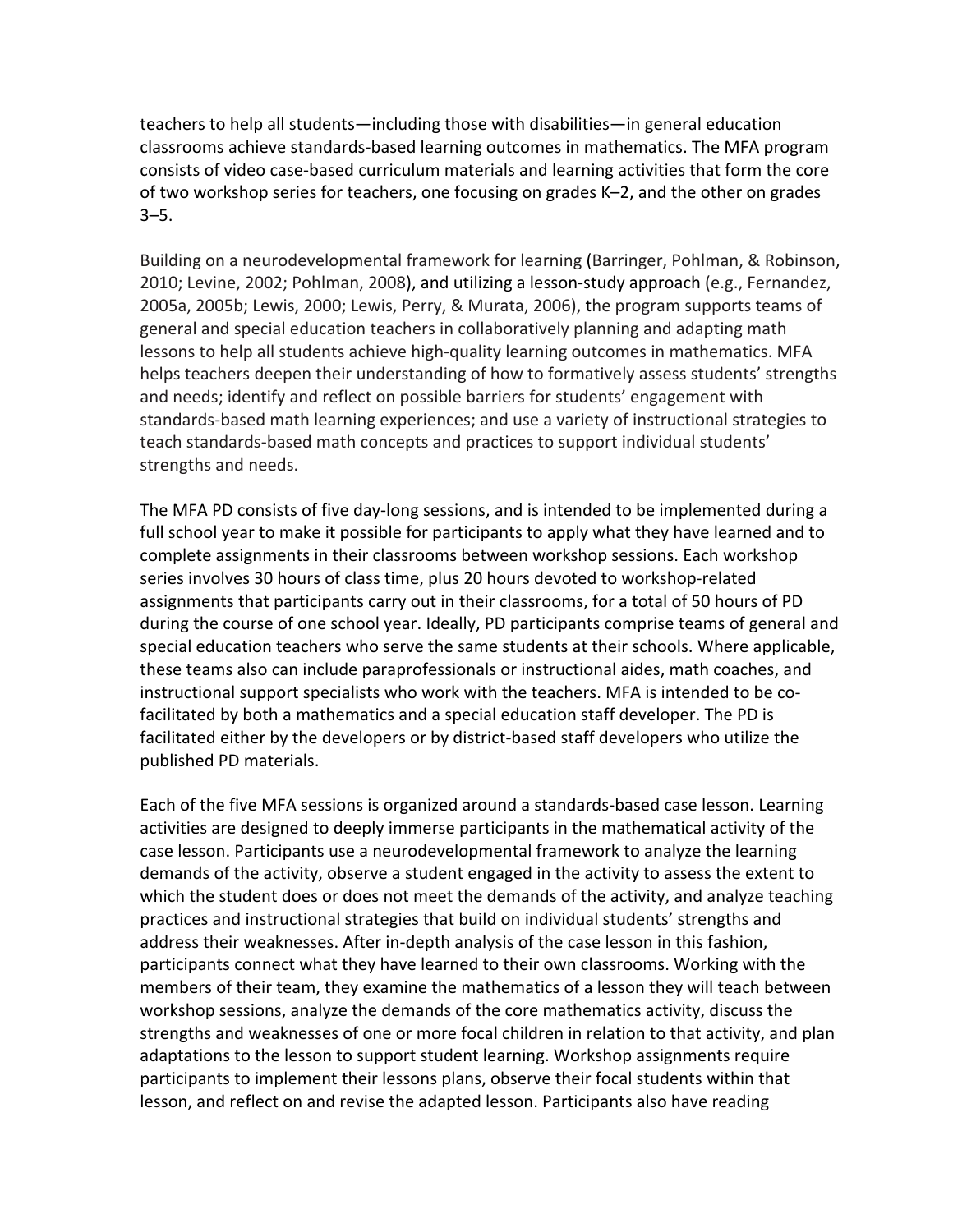assignments to familiarize themselves with a neurodevelopmental framework of learning. During follow-up meetings, participants continue the collaborative lesson planning process, and reflect on the adaptations that they have implemented previously.

MFA differs from other commonly used approaches to PD in several important ways. PD in mathematics typically focuses on helping teachers deliver a particular curriculum. PD for helping teachers better meet the needs of students with disabilities often focuses on the delivery of instructional strategies  $(e.g.,$  behavioral management, use of assistive technology, inclusion teaching), regardless of content area. Often, general education teachers and special education teachers do not attend the same PD (Birman et al., 2007). MFA represents a different kind of approach:

• Rather than focusing only on students with disabilities, MFA is designed to help enhance teachers' preparation to better reach all students, including students with and without disabilities. The underlying assumption is that students with disabilities are not fundamentally different from those without disabilities. Helping teachers to better understand the strengths and needs of individual students, and to differentiate instruction based on deep understanding of mathematical goals and different students' strengths and needs, is expected to benefit students both with and without disabilities.

• MFA is designed for both general and special education teachers, and the collaboration between teams of special and general education teachers is an integral part of the PD. This contrasts with approaches that target general education and special education teachers separately, typically with general education teachers receiving PD in content areas and special education teachers in the delivery of instructional strategies (Birman et al., 2007).

• MFA deeply integrates learning about differentiating instruction into the context of specific, standards-based mathematics content. MFA focuses on enhancing teachers' preparation to make decisions about how to adapt math lessons based on careful consideration of individual students' strengths and needs and the demands of the mathematical activities, while also maintaining the standards-based learning goals of the lesson. This contrasts with other approaches, such as PD in differentiated instruction, that focus on the delivery of instructional strategies across the curriculum.

• MFA is more comprehensive and intensive than the PD in which teachers typically participate to learn how to better meet the needs of students with disabilities. On average, teachers spend only 3.4 hours on this topic, typically in a single session (Birman et al., 2007). MFA involves 50 hours of PD conducted over the course of one school year.

• MFA is not focused on the delivery of a specific curriculum. Instead, MFA uses standardsbased case lessons that were selected from various K–5 math curricula to engage teachers in reflection on how to make standards-based mathematics content accessible to diverse learners in different contexts. MFA also introduces teachers to a process of collaborative lesson planning that they apply, as part of the PD, to the particular standards-based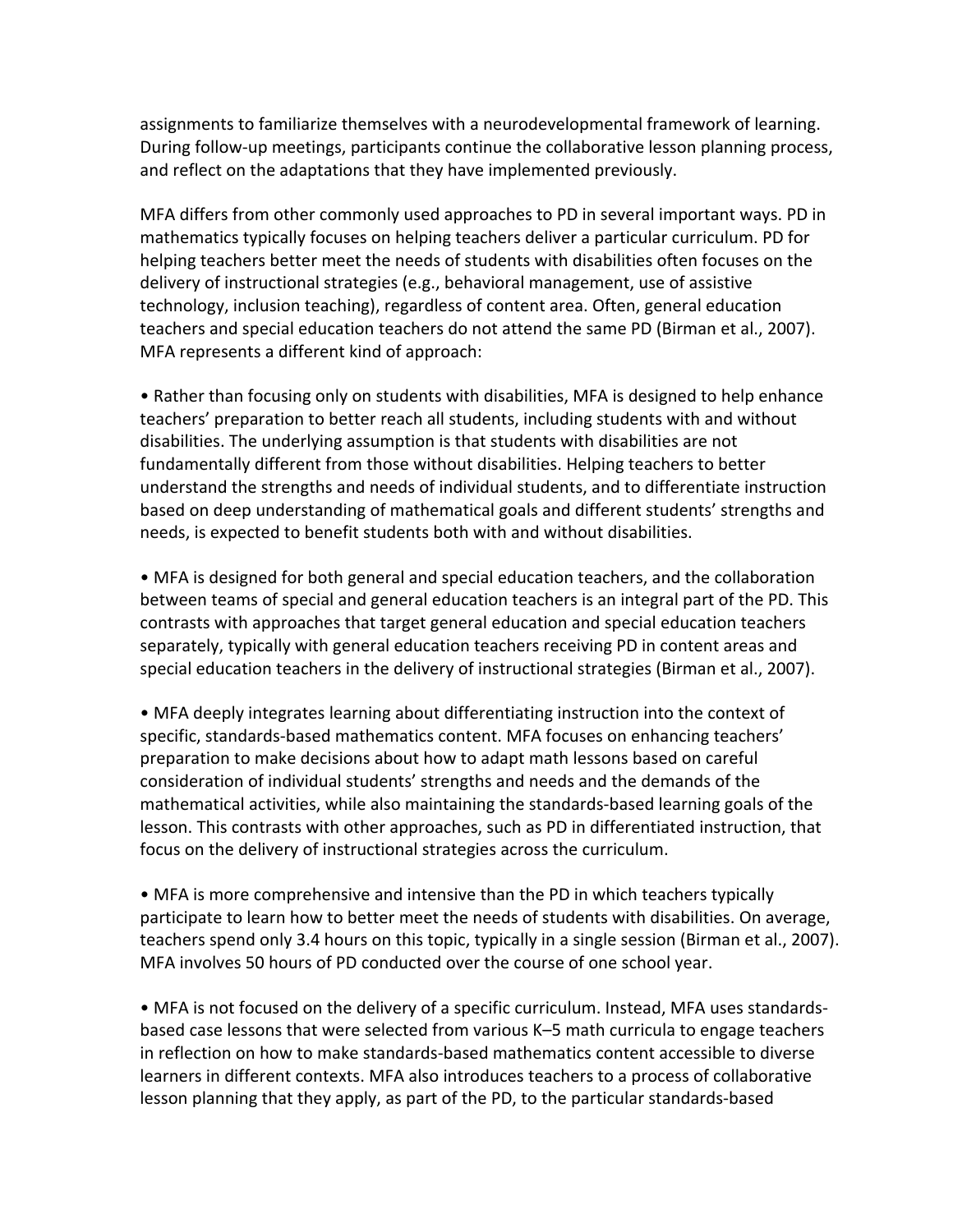curriculum they are using in their school district.

The MFA professional development model has been extensively field-tested in more than 30 school districts in 10 different states. Results from the research attest to the feasibility of using the model in a variety of settings and to its promise for affecting teacher and student outcomes. Our research showed that the model has a significant effect on teachers' knowledge and classroom practices, regardless of whether it is implemented by the EDC and Bank Street program developers or by district-based staff developers—a finding that attests to the scalability of the program. Building on this broad evidence base, the next step within our program of research was to rigorously test MFA against a counterfactual using a randomized control trial (RCT) design, which is the goal of our current study.

## **3. Methods, techniques, or modes of inquiry**

In 2014, EDC, in collaboration with Bank Street College of Education, ICF, Indiana University, and Teachers College, Columbia University, received funding from the Institute of Education Sciences (IES) to carry out an RCT study of MFA efficacy. The focus in this study is on teachers and their students in grades 4 and 5. Our research is designed to address the following four main questions:

(1) Does participation in MFA PD, compared to business-as-usual experiences of a control group, result in greater teacher mathematical content knowledge for teaching after the completion of the PD?

(2) Does participation in MFA PD, compared to business-as-usual experiences of a control group, result in greater knowledge about individual students' strengths, needs, and learning potential after the completion of the PD?

(3) Does participation in MFA PD, compared to the business-as-usual experiences of a control group, result in improved mathematics classroom practice in the year after the completion of the PD?

(4) Does the use of an MFA approach in the classroom result in improved 5th-grade student achievement at the end of the study (focusing only on students who were in the study for two years)?

Our study utilizes a cluster RCT, with schools serving as the unit of analysis and treatment. The collaboration of teachers under coordinated instructional leadership requires schoollevel assignment. MFA's focus on collaboration requires teachers to work together in a planned and coordinated manner, rendering infeasible a design that assigns teachers within schools to intervention and control groups. The school-level assignment also serves to minimize contamination effects between treatment- and control-group teachers. A requirement of this type of design is that all 4th- and 5th-grade general education and special education teachers who serve the same students within a school must participate in the study.

The MFA efficacy is being carried out in three phases. During phase 1, (2014–2015 school year), we conducted a small-scale pilot study to pilot-test our research instruments and procedures. During phase 2, we are carrying out the main study. Phase 2 spans two years: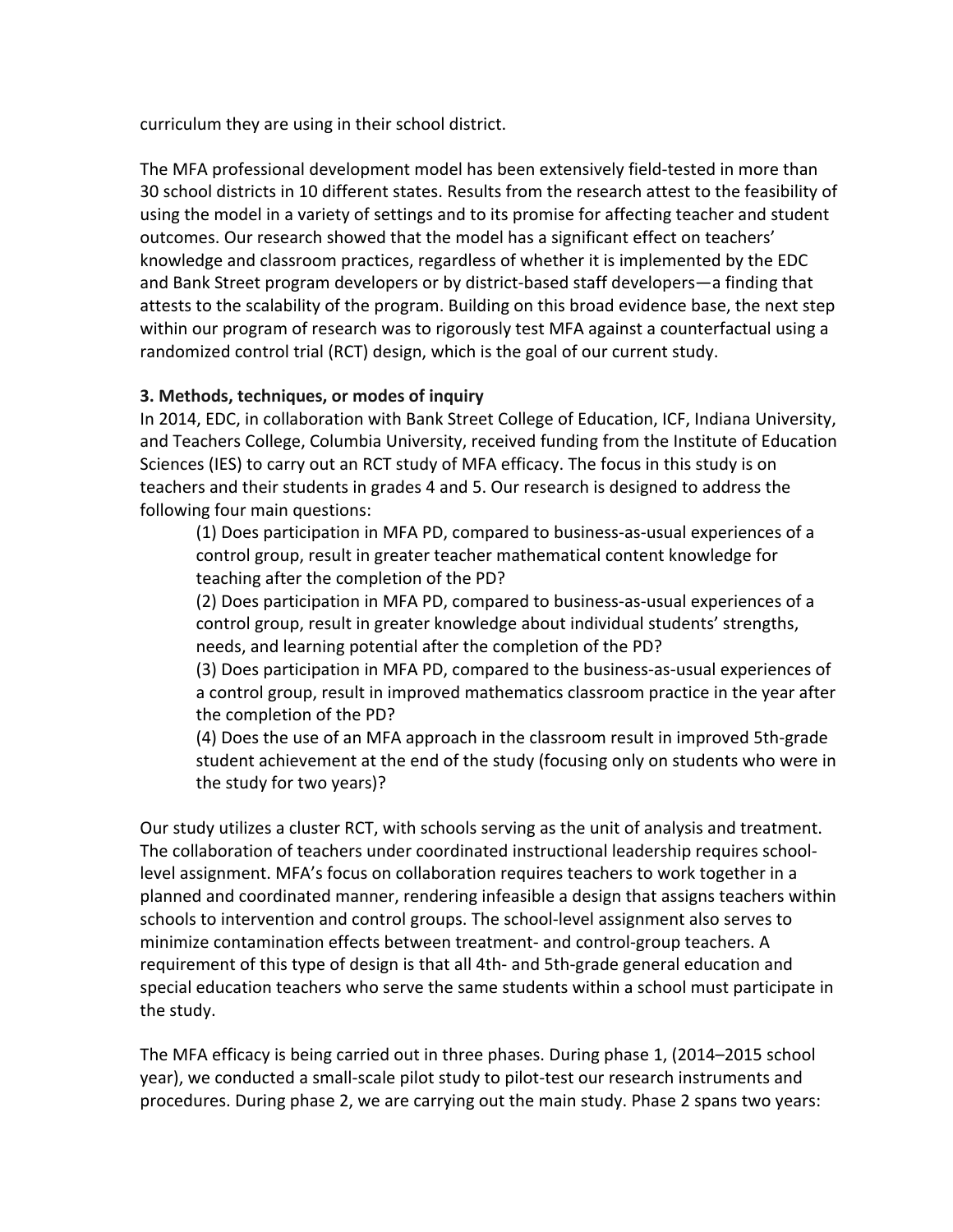the 2015–2016 school year, during which the PD is implemented, and the 2016-2017 school year, during which we will measure the impact of the PD. The main study involves 29 schools from Chicago Public Schools (CPS), 130 4th- and 5th-grade general and special education teachers, and approximately 2,500 students. The third phase of our project will be devoted to data analyses and dissemination, and to providing the MFA PD—if proven successful-to the control-group teachers.

Our focus in this symposium is on findings from the pilot study, which we conducted between January and June, 2015. Twenty teachers (ten general education, ten special education) and 339 students from four Chicago Public Schools (CPS) participated in this study. The teachers participated in the Math for All workshop series between January and April, 2015, and in baseline and follow-up data collection activities in January and June, 2015. Participating teachers' students were included in data collection activities in January and June, 2015, as well.

#### **4. Data sources or evidence**

Our study incorporates multiple measures for both teachers and students. Teachers' knowledge about mathematical content for teaching, individual students, and instructional strategies are being measured using teacher assessments (Hill, Schilling, & Ball, 2004; Meier et al., 2008). Classroom practices are being measured using the CLASS observation tool (Pianta, Hamre, & Mintz, 2012), and through logs that teachers submit at periodic intervals throughout the school year. Teachers also complete pre- and post-surveys and session feedback questionnaires to collect additional information about their backgrounds and their responses to the PD. Student measures include standardized mathematics achievement measures (PARCC, NWEA map test) and a student survey that combines a mathematics efficacy subscale from the Student Motivation Questionnaire (Karabenick & Maehr, 2007), and the Grade 3-5 Colorado Student Perception Survey (Colorado Education Initiative, 2014), which measures students' perception of their math instruction.

The findings that we are reporting on in this paper draw primarily on teachers' pre- and post-surveys, and their PD session feedback questionnaires. In addition, we utilized attendance records, facilitator notes, and notes from meetings with principal and district personnel as data sources.

**5. Results and/or substantiated conclusions or warrants for arguments/point of view** Overall, we found the opportunity to conduct a pilot study extremely helpful. Not only did it allow us to pilot-test our research instruments and procedures, it also made it possible for us to learn about the context for the implementation of the PD and how we needed to finetune our recruitment strategies and the delivery of our program to be responsive to local circumstances. Below we summarize the key lessons learned.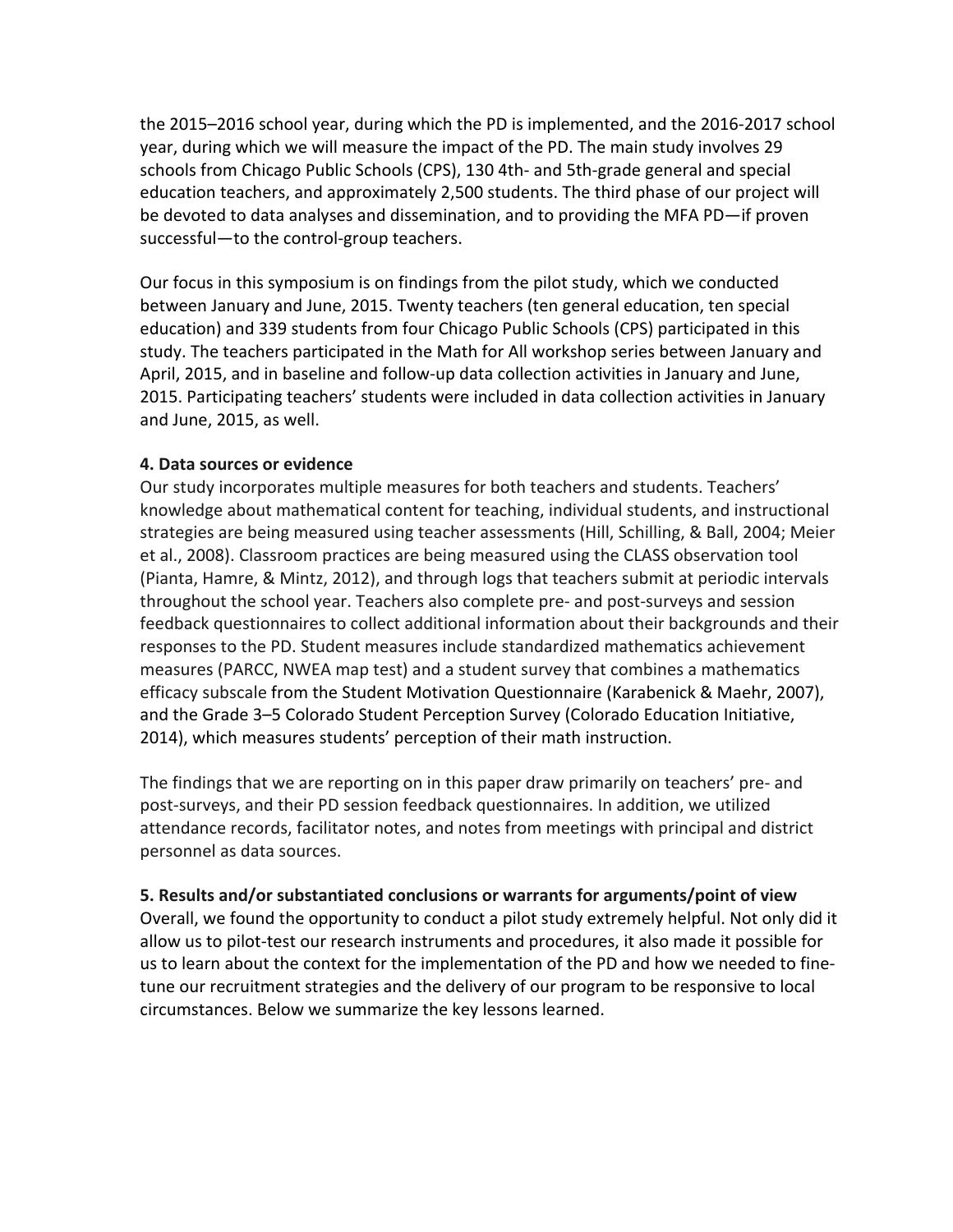#### **Recruitment**

• We learned about recruiting in CPS. Recruiting schools and teachers for our pilot study allowed us to learn about the approvals required and the process for recruiting for our RCT. We had to obtain approvals at various levels within the school system. Our initial contact was with the Director of the Department of Mathematics, who secured approvals from the District Leadership (the Chief of Teaching and Learning), and who introduced us to the Network Chiefs and their staff. The Network Chiefs who were interested in participating in the study put us in touch with Instructional Support Leaders (ISL), who serve as intermediaries between CPS' networks and individual schools. The ISLs put us in touch with schools, and facilitated their application process.

• The pilot served as a means for recruitment. Our pilot sessions themselves provided an opportunity to support recruitment for the RCT. We invited interested district and network staff to attend one of our workshop sessions so they could get a sense of the nature of Math for All professional development. Several district and network staff took advantage of this opportunity. Given the success of providing decision makers with "hands-on" demonstrations of our program, we subsequently conducted informational sessions for principals and assistant principals (APs) at monthly principal/AP meetings hosted by the networks. We used these meetings to provide information about the study, to provide brief demonstrations of PD activities, and to distribute recruitment materials. We asked those principals/APs who expressed nterest in the study to provide us with contact information. We also were able to conduct informational sessions at the annual CPS summer principal institute. These sessions were quite successful in generating interest among the school leaders, gave us contact information, made it possible for the school leaders to get to know us, and facilitated our follow-up with individual schools.

• We learned about recruitment challenges. Math for All builds on the collaboration among general and special educators who serve the same students, which requires the participation of teams (ideally pairs) of general education and special education teachers. In addition, our RCT design, which utilizes school-level random assignment, requires us to involve all general and special education teachers from our targeted grade levels (grades 4 and 5). Our recruitment efforts therefore were aimed at involving all 4th- and 5th-grade general and special education teachers who serve the same students from the participating schools. Meeting these recruitment criteria proved to be challenging, and we ended up with an initial pilot sample that was less than ideal. For some schools and grade levels, we had more general education teachers than special education teachers sign up for the PD, which implied a greater burden on the special education teachers, as they had to work with more than one general education partner. Another issue that we encountered was that the teams of general and special education teachers who attended did not necessarily serve the same students (e.g., a general education teacher was paired with a special education teacher who taught in a self-contained special education classroom). Not sharing the same students provides less of an incentive for general and special education teachers to plan together. Yet another challenge we encountered was that teachers changed schools or left the district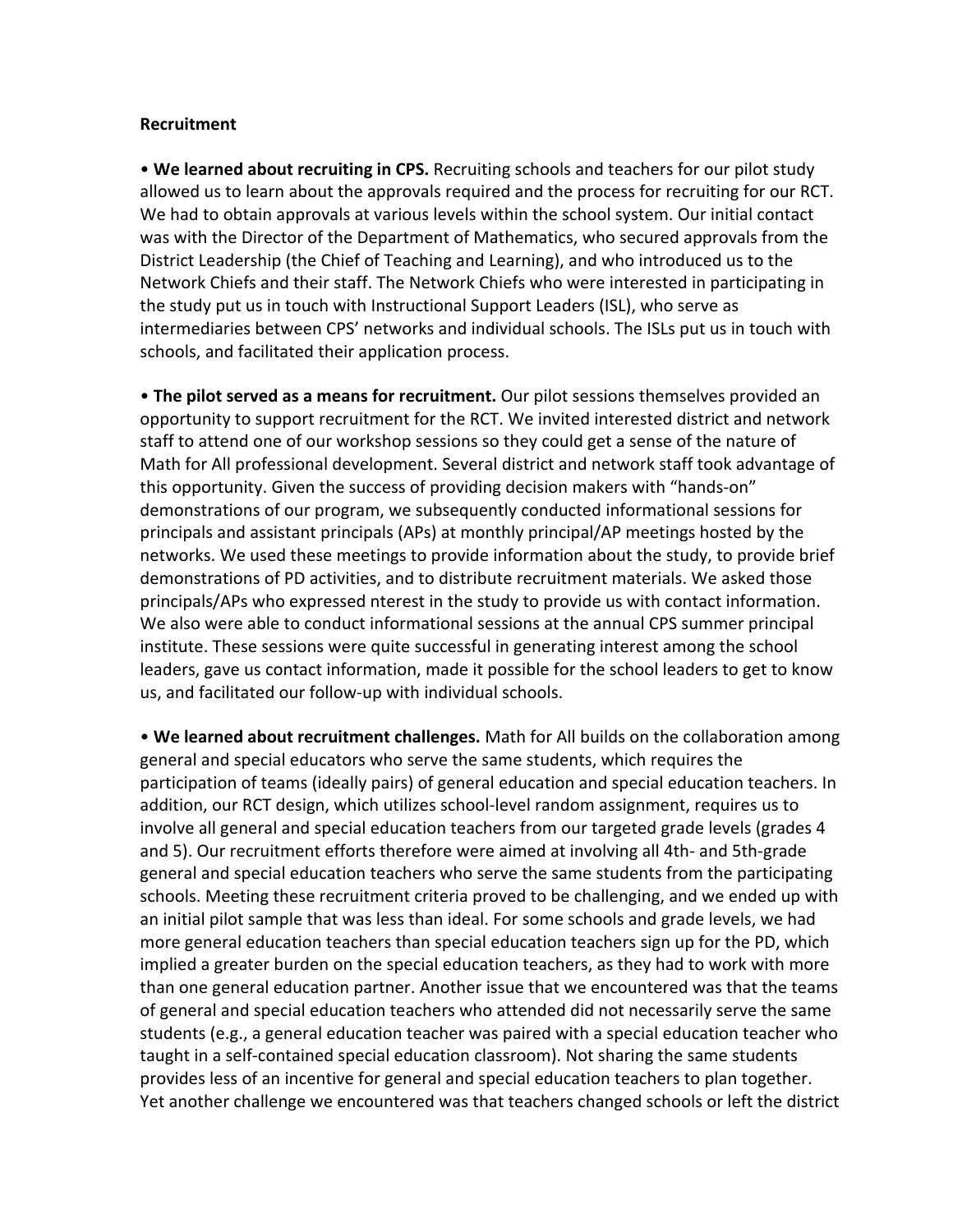entirely—even in the middle of the school year. In some cases, we were able to follow up with principals and recruit additional teachers to more closely match our study requirements. These experiences helped to inform the refinement of our recruitment materials and procedures so that requirements for participation are clearly communicated and adhered to, and helped to ensure that the composition of our study sample is most productive for the PD and meets the requirements of our research design.

#### **Implementation of the PD in CPS**

The context of CPS influenced the implementation of the MFA program in several ways:

• First, the school district required us to conduct the PD on Saturdays. This is standard practice in CPS, to minimize impact on instructional time. While we were able to offer teachers compensation (at their regular CPS rate) for their participation in the PD, their attendance was voluntary. Principals were only able to recommend that teachers attend the PD, but could not make it a requirement. We found that some of the teachers we had targeted for the PD had scheduling conflicts or other obligations (e.g., child care) and were not able to attend the PD at all. Other teachers had to miss one or more sessions, resulting in a weaker immersion in the PD. These findings made us realize the need to offer additional PD opportunities (e.g., additional PD sessions offered on different dates) to allow teachers to make up sessions they have missed.

• Second, our PD brings together teams of teachers from multiple schools, offering the possibility for sharing of experiences across school buildings. However, we found that the teachers who participated in our pilot showed very little interest in connecting and sharing with teachers from schools other than their own. These findings helped us to refine our PD activities to foster more community building and exchange across schools, and to form cohorts of teachers based on common experiences—such as a shared math curriculum—to create incentives for cross-school collaboration.

• Third, teachers participating in the pilot invited us to visit their schools. Specifically, they asked that we provide them with feedback on their teaching, and that we connect with their principal so that they would be aware of what teachers are working on in the PD and support their efforts. These school visits proved to be very helpful in our work, as it gave us a better understanding of what each teacher required to make his or her math instruction more accessible, and how we could connect the PD to the work that he or she is doing in his or her classroom and to ongoing initiatives at his or her school. Through our meetings with principals, we learned that they would benefit from information about the specific topics and classroom and lesson planning strategies covered in the PD, so they could check in with teachers about this work, support the Math for All lesson planning process during shared prep times, and know what to look for when they visited teachers' classrooms. Based on the success of these visits and what we have learned from them, we are continuing the school visits as part of our larger study. We also are now using various communication strategies to keep the principals in the loop about our ongoing work with the teachers. We invite principals to join our PD sessions (and several principals have taken advantage of this offer), we provide regular email updates about each PD session for principals and share the tools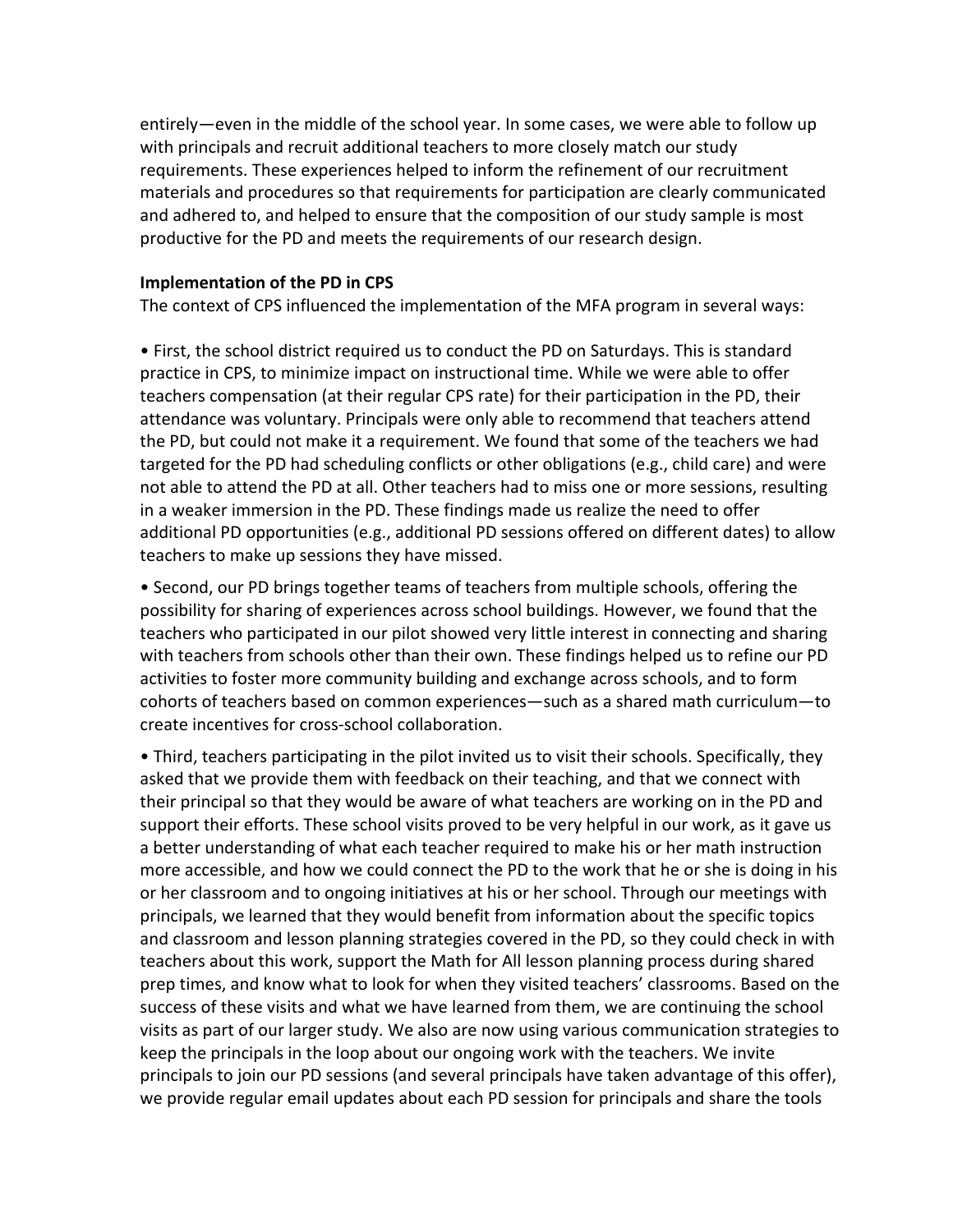and assignments that we give to teachers, and we are planning further meetings with principals to engage them in planning how to support teachers' ongoing collaboration and lesson planning using the Math for All model.

## **6. Scientific or scholarly significance of the study or work**

Conducting rigorous studies in the context of the complexities of large urban school districts is challenging, and there is a need to build a knowledge base about how to do this. Our findings contribute to this knowledge base.

Conducting a pilot study prior to the full implementation of a large-scale study offers many advantages. For us, as developers and facilitators of the PD, the pilot helped us to learn about the context of the school district in which we are working and allowed us to fine-tune our recruitment strategies and delivery of the PD based on this understanding.

Our findings also show how the implementation of an intervention such as ours interacts with the context of a local school district. They highlight the importance of documenting the implementation circumstances, of adapting programs to local conditions, and of understanding how and why interventions work.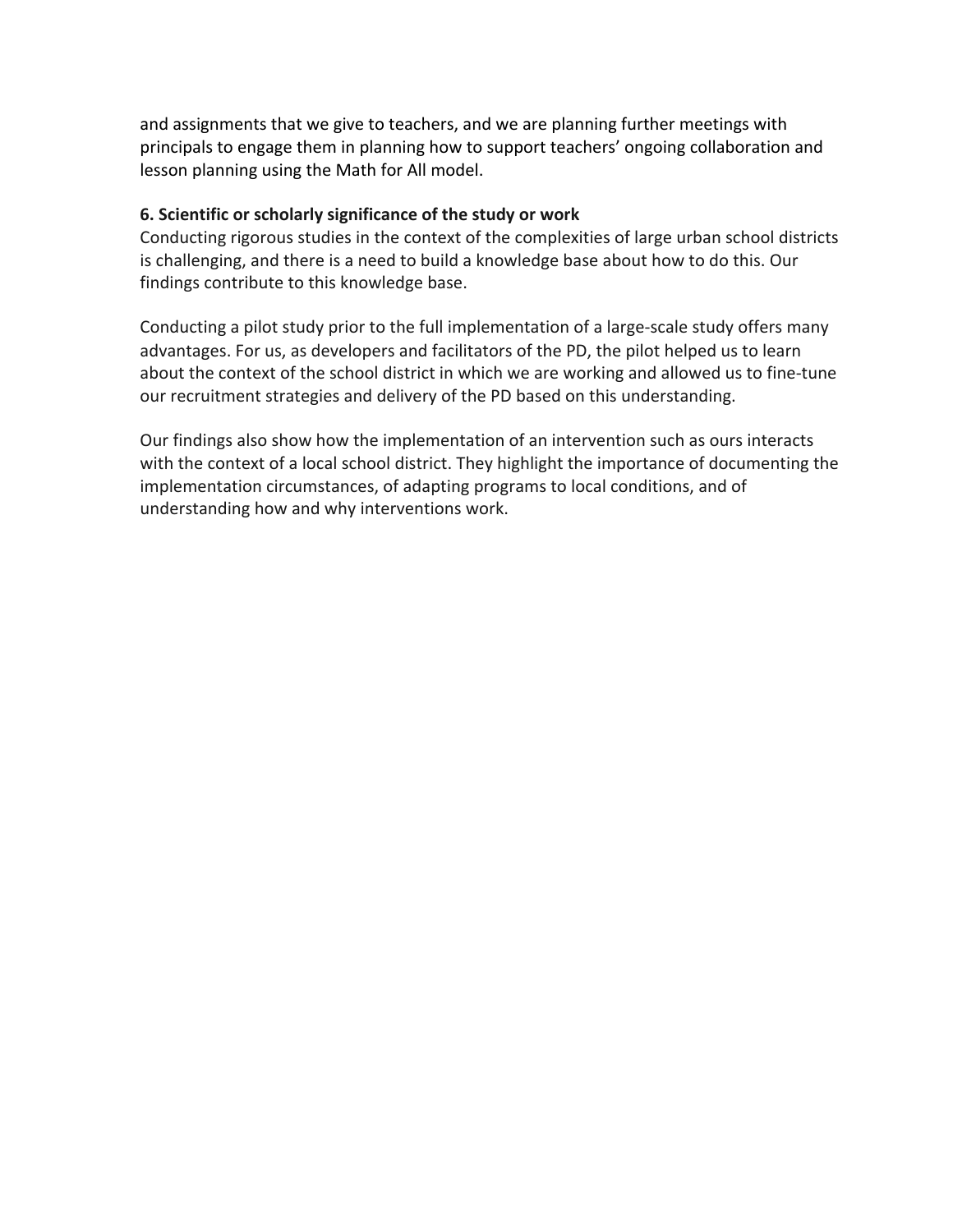#### **References**

- Barringer, M-D., Pohlman, C., & Robinson, M. (2010). *Schools for all kinds of minds: Boosting student success by embracing learning variation*. Hoboken, NJ: John Wiley & Sons, Inc.
- Birman, B., LeFloch, K.C., Klekotka, A., Ludwig, M., Taylor, J., Walters, K., Wayne, A., & Yoon, K.S. (2007). State and local implementation of the No Child Left Behind Act, volume II—Teacher quality under NCLB: Interim report. Washington, DC: U.S. Department of Education, Office of Planning, Evaluation and Policy Development, Policy and Program Studies Service.
- Brodesky, A. R., Gross, F. E., McTigue, A. S., & Palmer, A. (2007). A model for collaboration: Study groups are an effective way to plan math instruction for students with special needs. *Educational Leadership 64*(5). Retrieved from: http://www.ascd.org/publications/educational-leadership/feb07/vol64/num05/A-Model-for-Collaboration.aspx
- Colorado Education Initiative (2014). *Student Perception Survey, Grades 3–5*. Retrieved from www.coloradoedinitiative.org/studentsurvey/
- Common Core State Standards Initiative. (2010). *Common core state standards for mathematics*. Retrieved from www.corestandards.org/Math
- Darling-Hammond, L., & McLaughlin, M. W. (1995). Policies that support professional development in an era of reform. Phi Delta Kappan, 76(8), 597-604.
- Fernandez, M. (2005a). Learning through microteaching lesson study in teacher preparation. *Action Teacher Education, 26*(4), 36–47.
- Fernandez, M. (2005b). Lesson study: A means for elementary teachers to develop the knowledge of mathematics needed for reform-minded teaching? *Mathematical Thinking and Learning 7(4), 26.*
- Hill, H. C., Schilling, S. G., & Ball, D. L. (2004). Developing measures of teachers' mathematics knowledge for teaching. The Elementary School Journal, 105(1), 11-30.
- Karabenik, S. A., & Maehr, M. L. (2007). *MSP-Motivation assessment program: Tools for the* evaluation of motivation-related outcomes of math and science instruction. Ann Arbor, MI: University of Michigan.
- Levine, M. D. (2002). A mind at a time. New York, NY: Simon & Schuster.